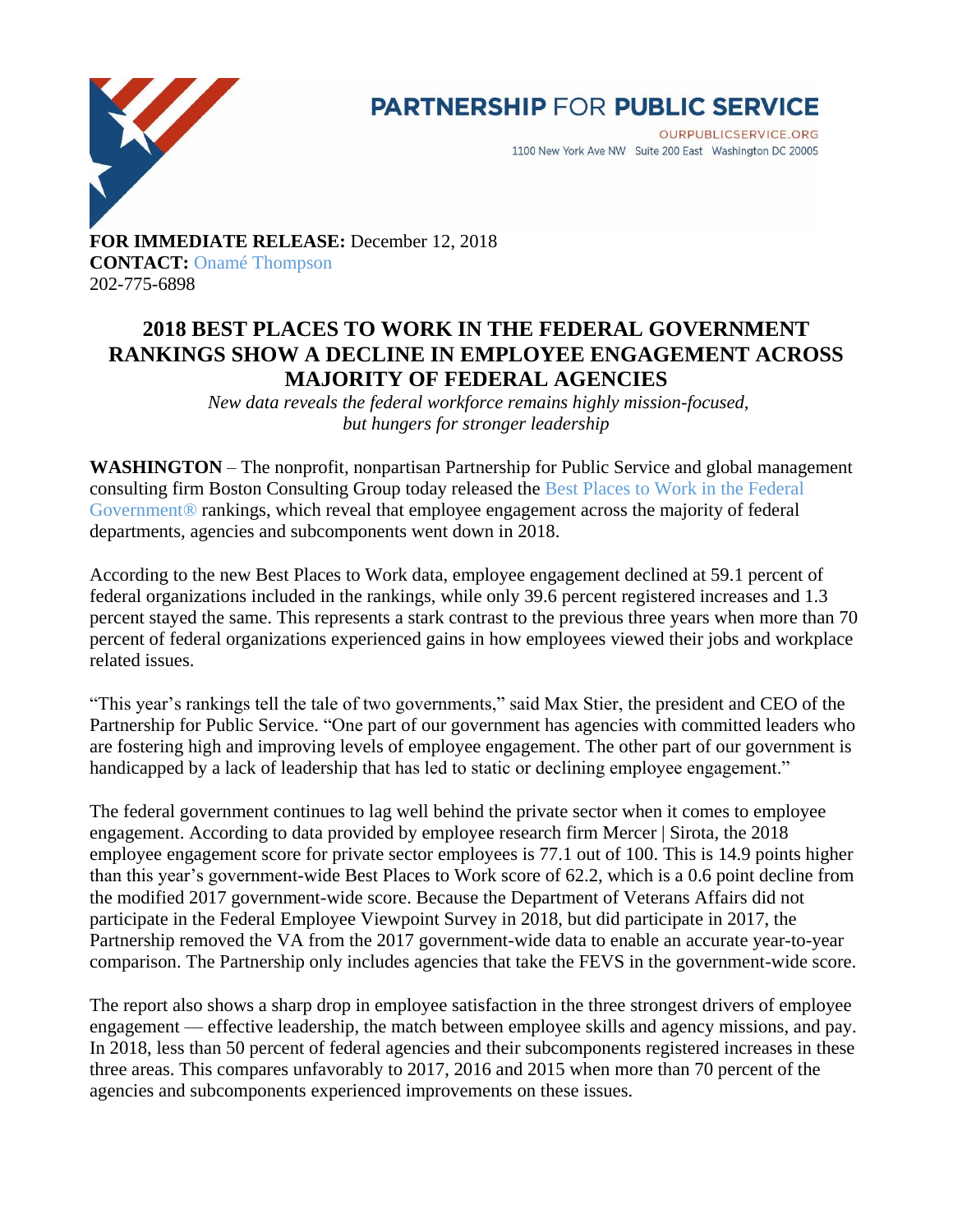When isolating effective leadership, only 46.4 percent of federal organizations showed improvement in 2018 compared to 75.8 percent in 2017 – a 29.4 percentage point difference.

"This leadership deficit should be of great concern to the White House, Congress and the American public," Stier said. "It also should serve as a wake-up call for federal leaders across the government whose agencies have low or falling employee engagement scores."

He continued, "Best-in-class private sector organizations understand that increased employee engagement leads to better performance and outcomes, and federal leaders need to follow suit. Building a highly-motivated and engaged workforce should be a top priority not only for the Trump administration but also the new Congress."

Federal agencies that soared in 2018 include the National Aeronautics and Space Administration, which retained its number one large agency spot for the seventh year in a row, and the Department of Health and Human Services, which increased its score for the fourth consecutive year. The Federal Trade Commission rose from fourth place in 2017 to top honors in the midsize category while the Federal Mediation and Conciliation Service topped the small agency category for the second year in a row. The Office of the General Counsel at the Federal Energy Regulatory Commission and Inspector General at the Tennessee Valley Authority tied for top honors in the subcomponent category.

Among the federal organizations experiencing a sizable drop in employee engagement were the departments of Agriculture, State and Education; the Consumer Financial Protection Bureau; the National Labor Relations Board; the Federal Labor Relations Authority; and the Domestic Nuclear Detection Office at the Department of Homeland Security.

Today, the Partnership and BCG will honor the five top-ranked Best Places to Work agencies in each of the four groupings, as well as the most improved agencies and subcomponents. Agencies set to receive most improved awards include the Office of the Secretary of Defense, Joint Staff, Defense Agencies and the Department of Defense Field Activities in the large agency category for raising its score by 2.1 points; the FTC and the Small Business Administration, which tied in the midsize agency category (both +2.6); the Federal Election Commission (+9.6) in the small agency category; and the U.S. Secret Service (+11.0) in the subcomponent category.

| <b>TOP FIVE LARGE AGENCIES</b>   |                                                   |
|----------------------------------|---------------------------------------------------|
| #1                               | National Aeronautics and Space Administration     |
| #2                               | Department of Health and Human Services           |
| #3                               | Department of Commerce                            |
| #4                               | Department of Transportation                      |
| #5                               | <b>Intelligence Community</b>                     |
| <b>TOP FIVE MIDSIZE AGENCIES</b> |                                                   |
| #1                               | <b>Federal Trade Commission</b>                   |
| #2                               | <b>Federal Energy Regulatory Commission</b>       |
| #3                               | Securities and Exchange Commission                |
| #4                               | Government Accountability Office                  |
| #5                               | <b>Federal Deposit Insurance Corporation</b>      |
| <b>TOP FIVE SMALL AGENCIES</b>   |                                                   |
| #1                               | <b>Federal Mediation and Conciliation Service</b> |
| #2                               | U.S. International Trade Commission               |

Among the federal organizations to take top honors are: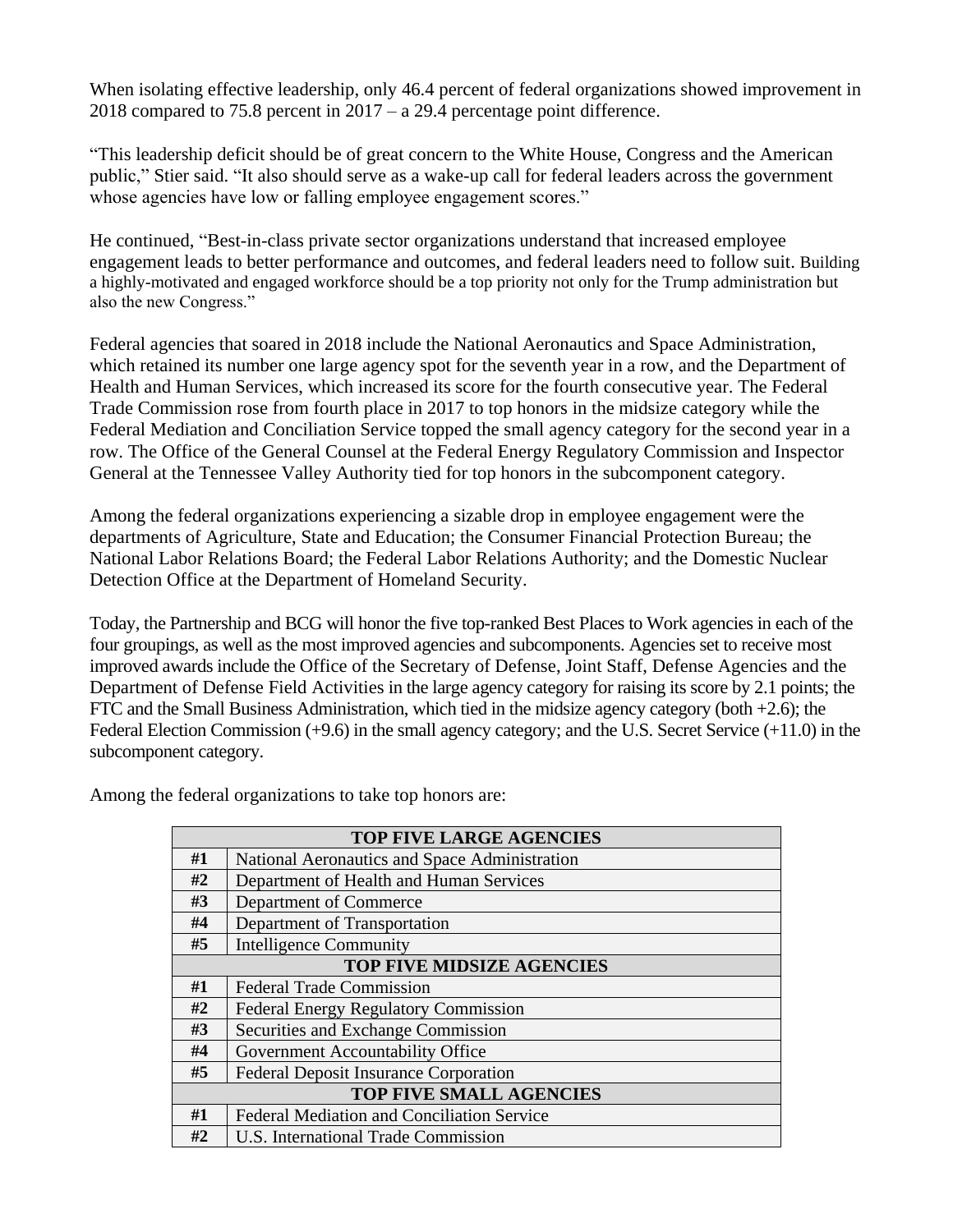| #3                            | <b>Congressional Budget Office</b>                                  |  |
|-------------------------------|---------------------------------------------------------------------|--|
| #4                            | Farm Credit Administration                                          |  |
| #5                            | <b>Pension Benefit Guaranty Corporation</b>                         |  |
| TOP FIVE AGENCY SUBCOMPONENTS |                                                                     |  |
| #1                            | Office of Inspector General at the Tennessee Valley Authority (tie) |  |
| #1                            | Office of the General Counsel at the Federal Energy Regulatory      |  |
|                               | Commission (tie)                                                    |  |
| #3                            | Bureau of Consumer Protection at the Federal Trade Commission       |  |
| #4                            | Bureau of Competition at the Federal Trade Commission               |  |
| #5                            | Office of General Counsel at the Securities and Exchange Commission |  |

For a complete list of this year's rankings and scores for all the agencies and subcomponents for which we have data, please see attached and visit **[bestplacestowork.org](https://bestplacestowork.org/)**.

## **KEY FACTS AND FINDINGS:**

- The 2018 Best Places to Work rankings include the views of employees from 488 federal agencies and subcomponents, the most in the history of the rankings. This includes 17 large federal agencies, 27 midsize agencies, 29 small agencies and 415 subcomponents.
- The Securities and Exchange Commission has improved its Best Places to Work employee engagement score by 26.1 points since 2012, moving up in the midsize agency rankings from 19th six years ago to third place in 2018 and registering a score of 82.1.
- **•** The employee engagement score at the National Transportation Safety Board experienced a positive upward trend, increasing its score by 0.3 points to 77.8 and steadily moving up for the past five years.
- **•** The Environmental Protection Agency's employee engagement score fell for the second year in a row, dropping 6.0 points to 57.5 in 2018. Employees gave the agency's senior leaders low marks with a score of 38.1 out of 100, a decline of 7.1 points compared to 2017.
- Dropping 3.3 points to a rating of 60.7 is the Department of State, which fell from 8th place in 2017 to 14th place in 2018.
- Among those that declined significantly in the midsize agency category was the Consumer Financial Protection Bureau, which fell 25.2 points for an employee engagement score of 51.7. CFPB is ranked 26th out of 27 midsize agencies and fell 15.2 points on its effective leadership score.
- Two agencies dealing with trade took divergent paths in 2018. The U.S. International Trade Commission ranked second among small agencies, increasing its score by 4.8 points to 85.7. In contrast, the Office of the U.S. Trade Representative's score dropped 3.1 points to 57.8 and its ranking fell to 24th place among small agencies.
- Two agencies that deal with the rights of federal employees experienced a decline in employee engagement. The Federal Labor Relations Authority dropped 31.0 points while the Merit Systems Protection Board fell by 4.3 points in their Best Places to Work engagement scores.

The majority of the data used to develop the Best Places to Work rankings was collected by the Office of Personnel Management's annual Federal Employee Viewpoint Survey, which was administered April through June 2018 to permanent executive branch employees. Additional employee survey data from 13 agencies, including the Department of Veterans Affairs and intelligence community, are included in the results. This is the 13th edition of the Best Places to Work rankings, which began in 2003.